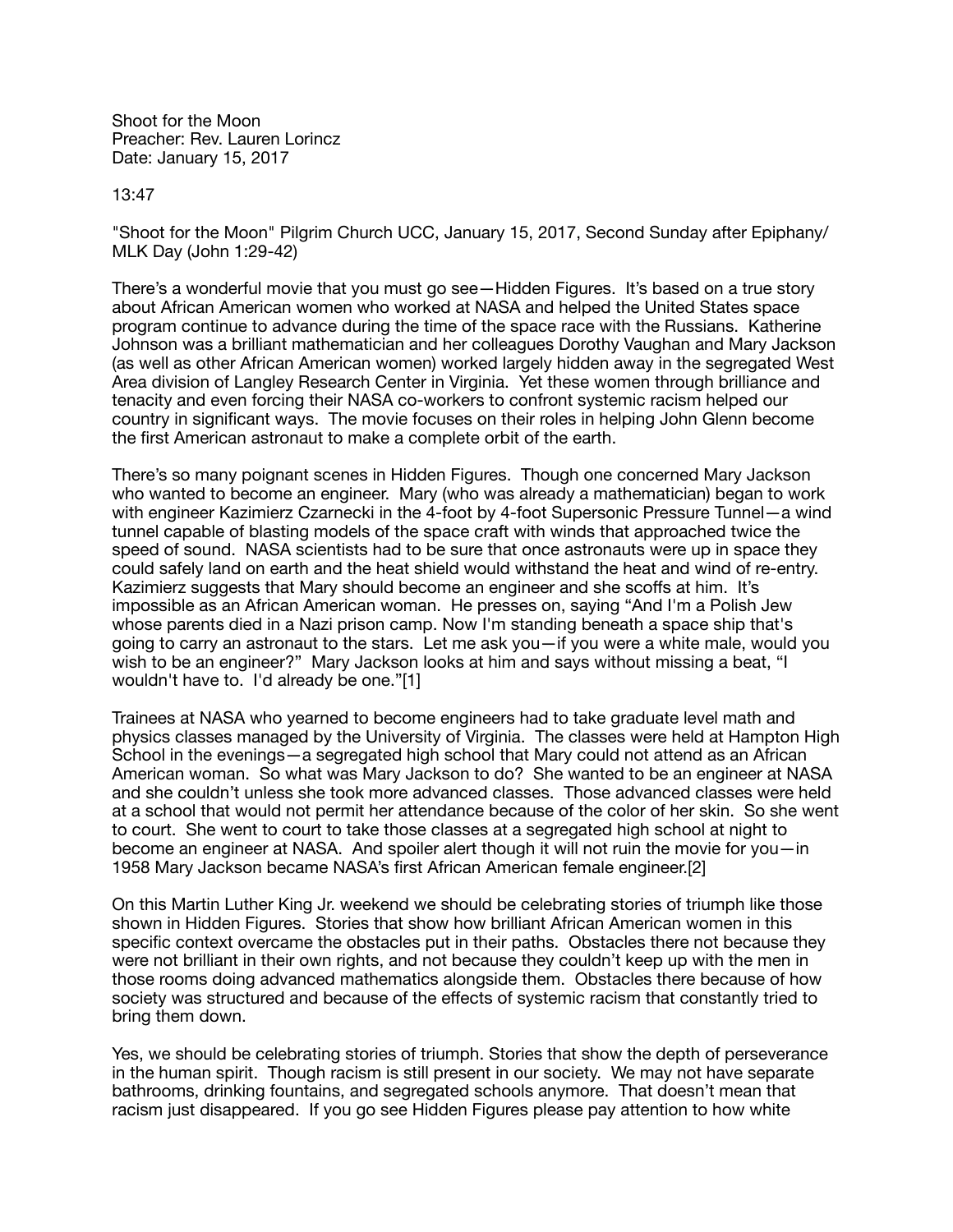people in the movie behave. Some of them understand their position of privilege and make things better as good allies will do. Some are outright hostile to anybody who has a different skin color than theirs. And some are this silent majority who may have felt that segregation was wrong but wouldn't do a thing about it. Pay attention because those lessons are timeless.

During Lent we'll have a wonderful opportunity that I was just speaking with Rev. Paul Shupe at Hancock Church about this week. The UCC has come out with a white privilege curriculum to engage with one another in a transformational dialogue. Pilgrim and Hancock as UCC congregations here in Lexington are going to team up for these conversations that we'll have on four Wednesday evenings in Lent over at Hancock. Topics will include whiteness as the norm and speaking about the binary of white/black and dark/light, the cash value of whiteness, and how to become an ally. The UCC put forth this curriculum because our denominational leaders saw the need to have sacred conversations on race in the church. Here's what the authors write to get started: "We don't promise that this will be easy to discuss. It will challenge basic assumptions about race that help white communities maintain a system of privilege that, while prevalent, often goes unnoticed by even the best-intentioned of white advocates for justice. Nonetheless, the work we do to deepen our awareness of how privilege is made manifest, and the commensurate work of unmasking and dismantling that privilege, is among the most important work we white leaders can commit to."[3]

We can't pretend that just because there is no more state-sanctioned segregation the work of racial justice is done and everything is just fine now. The work of Dr. King continues. That's why there's the King Center and the NAACP and the Southern Poverty Law Center and the YWCA and so many other organizations that work for racial justice day in and day out. The Church should be on the frontlines of these initiatives. Many people are called to make a difference, many people are called to be about this work. And we can find ways to be allies in the struggle for justice and peace. Perhaps that is part of our calling as Progressive Christians in 2017.

After all, calls are not just for ordained ministers. Calls are for everyone who is open to where the Spirit of God moves and compels us to go as we might say in Christianity. You see our Gospel lesson is about Jesus truly seeing people for who they are deep inside and responding by calling them out of the familiar to the unknown. John the Baptist begins our Gospel text today with these huge exclamations of faith about Jesus. He proclaims, "Here is the Lamb of God who takes away the sin of the world! . . . I saw the Spirit descending from heaven like a dove, and it remained on him . . . And I myself have seen and have testified that this is the Son of God."[4] The next day, Jesus walks by and John again proclaims, "Look, here is the Lamb of God!" But the two disciples quietly follow Jesus. They separate from John and they go to Jesus together, in so doing they move away from the crowds and the commotion and the shouting. You get the feeling that they are looking to find out more about Jesus themselves. Jesus turns to them and says, "What are you looking for?" and they ask him in turn, "Where are you staying?"[5]

To recap: Andrew and a buddy follow Jesus (who they were just told by their teacher, John the Baptist, is the Lamb of God.) He's a big deal—Lamb of God, Son of God, Messiah—he is who they've been waiting for. Jesus turns to them and asks basically what can I do for you, what are you looking for? And all they can think to ask is, ummm where do you live? Jesus responds with an invitation, "Come and see." What does that even mean? Somehow Jesus is calling them into a new life with these simple words.

Come and see what your life can be like with me as your teacher and friend.

Come and see the work that we can accomplish together.